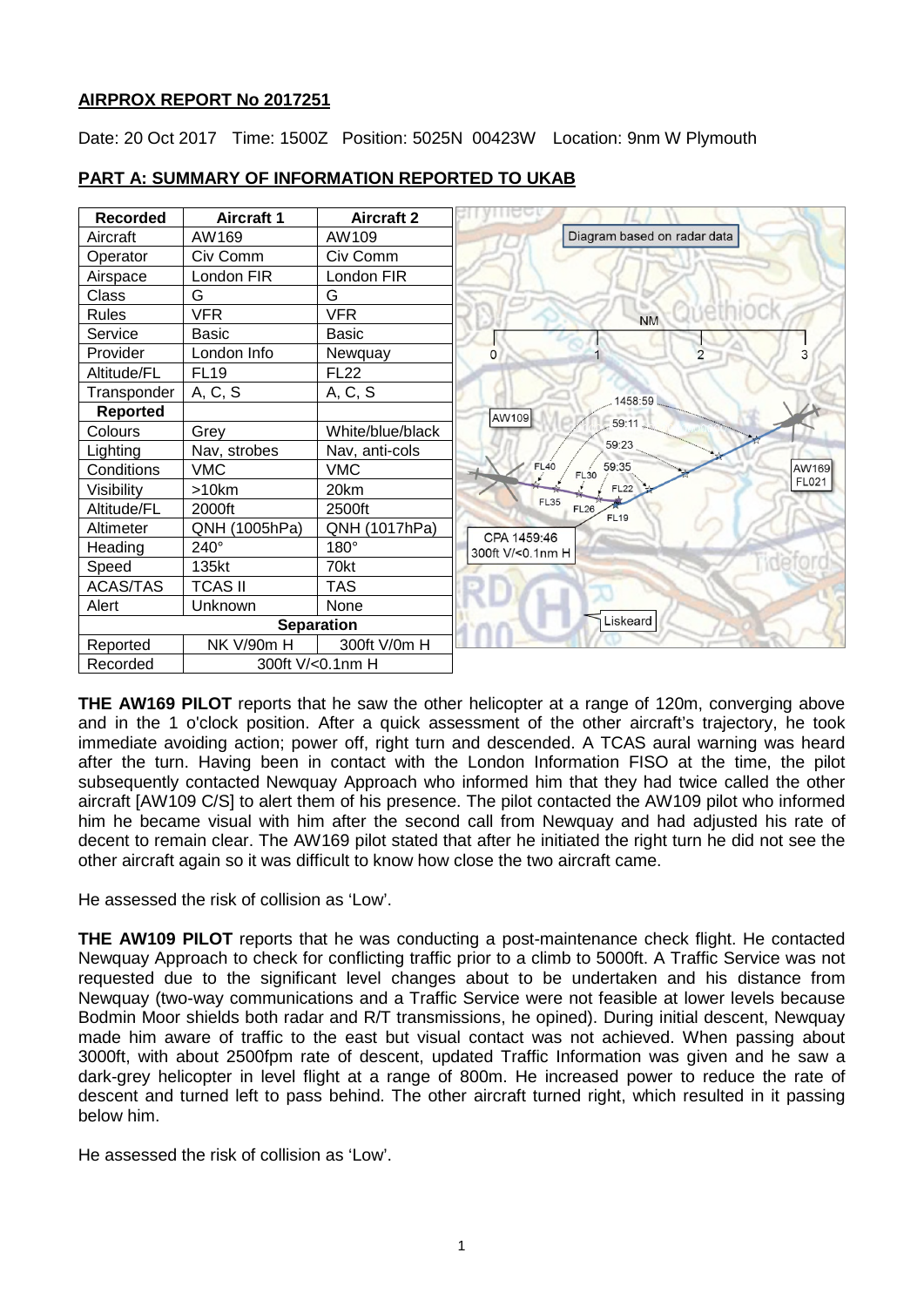**THE LONDON INFORMATION FISO** reports that he was advised that an aircraft on frequency [the AW169] had an Airprox at 1500UTC on 20th October with another aircraft west of Plymouth. He did not speak to the [AW169 pilot] whilst on position, having no known traffic to affect him. The FISO confirmed that he was monitoring the correct frequency at the time of the incident; however, the incident was not notified to him by the AW169 pilot. The FISO commented that the London Information frequency did not have good coverage at lower levels in the vicinity of Plymouth, and that the AW169 pilot left the frequency about 10 minutes later when he signed off with a colleague who had taken over the position.

**THE NEWQUAY APPROACH CONTROLLER UNDER TRAINING** reports that the AW109 pilot was under a Basic Service in the Liskeard area, whilst on a check test flight. The other aircraft involved was not on frequency, was squawking 1177 [London FIS] and was heading southwest-bound in the vicinity of Looe. The AW109 pilot accepted coordination to not above 5000ft due to inbound traffic to Newquay from the east under a Deconfliction Service, and the controller believed the FIS aircraft was indicating 2000ft. The AW109 pilot called 'carrying out an autorotation' and, at the time, there was about 5nm separation between the two aircraft. However, it became apparent that the tracks were converging. The controller passed Traffic Information to the AW109 pilot, who at some point replied with either 'I have the traffic' or 'visual with the traffic' and continued with the autorotation. The controller made a blind transmission to the AW169 pilot to see if he was on frequency, at which point the OJTI stepped in and passed Traffic Information again to the AW109 pilot.

### **Factual Background**

The weather at Newquay was recorded as follows:

METAR EGHQ 201450Z 17021KT 9999 BKN015 13/10 Q1005=

| From       | To         | <b>Transcription</b>                                                            | Time     |
|------------|------------|---------------------------------------------------------------------------------|----------|
| AW109      | <b>NQY</b> | Newquay Approach, good afternoon, [AW109 C/S]                                   | 14:44:56 |
| <b>NQY</b> | AW109      | [AW109 C/S], Newquay Approach, good afternoon, pass your message.               |          |
| AW109      | <b>NQY</b> | [AW109 C/S] is an Agusta 109, just on a check test flight out of Liskeard at    |          |
|            |            | the moment currently 1800ft on 1005 just to the, well, just overhead            |          |
|            |            | Liskeard pretty much, requesting a Basic Service with 3 on board.               |          |
| <b>NQY</b> | AW109      | [AW109 C/S] basic service squawk 1747 and QNH correct                           |          |
| AW109      | NQY        | Squawk 1747, QNH correct [AW109 C/S] Basic Service.                             |          |
|            |            | No transmissions                                                                |          |
| AW109      | <b>NQY</b> | [AW109 C/S] returning to base now and request frequency change                  | 14:49:30 |
|            |            | company on [Company frequency]                                                  |          |
| <b>NQY</b> | AW109      | [AW109 C/S] squawk 7000 and continue with company, bye, bye.                    |          |
| AW109      | <b>NQY</b> | Squawk 7000, bye now, [AW109 C/S]                                               |          |
|            |            | No relevant transmissions                                                       |          |
| AW109      | <b>NQY</b> | Newquay radar hello again its [AW109 C/S]                                       | 14:54:16 |
| <b>NQY</b> | AW109      | [AW109 C/S] Newquay radar                                                       |          |
| AW109      | NQY        | Hi there, slight change of plan, we're just looking to climb to 5000ft to do an |          |
|            |            | auto rot check before we land and just wonder if there is any traffic in the    |          |
|            |            | area to conflict with that?                                                     |          |
| <b>NQY</b> | AW109      | [AW109 C/S] I do have traffic inbound from the east shortly, not on             |          |
|            |            | frequency yet, basic service squawk 1750                                        |          |
| AW109      | <b>NQY</b> | Squawk 1750 and QNH 1005, [AW109 C/S]                                           |          |
| <b>NQY</b> | AW109      | [AW109 C/S] request not above 5000ft on that QNH                                |          |
| AW109      | <b>NQY</b> | Affirm, not above 5000ft on 1005, [AW109 C/S]                                   |          |
|            |            | No relevant transmissions                                                       |          |
| AW109      | RTF        | [AW109 C/S] just levelling 5000ft                                               | 14:57:39 |
| <b>NQY</b> | AW109      | [AW109 C/S] roger and no level restrictions now, thank you.                     |          |
| AW109      | <b>NQY</b> | Roger, thanks, [AW109 C/S] and just about to commence an autorotated            |          |
|            |            | descent                                                                         |          |
| <b>NQY</b> | AW109      | [AW109 C/S] roger, QNH 1005                                                     |          |

A transcript of the Newquay Approach RTF was provided, as follows: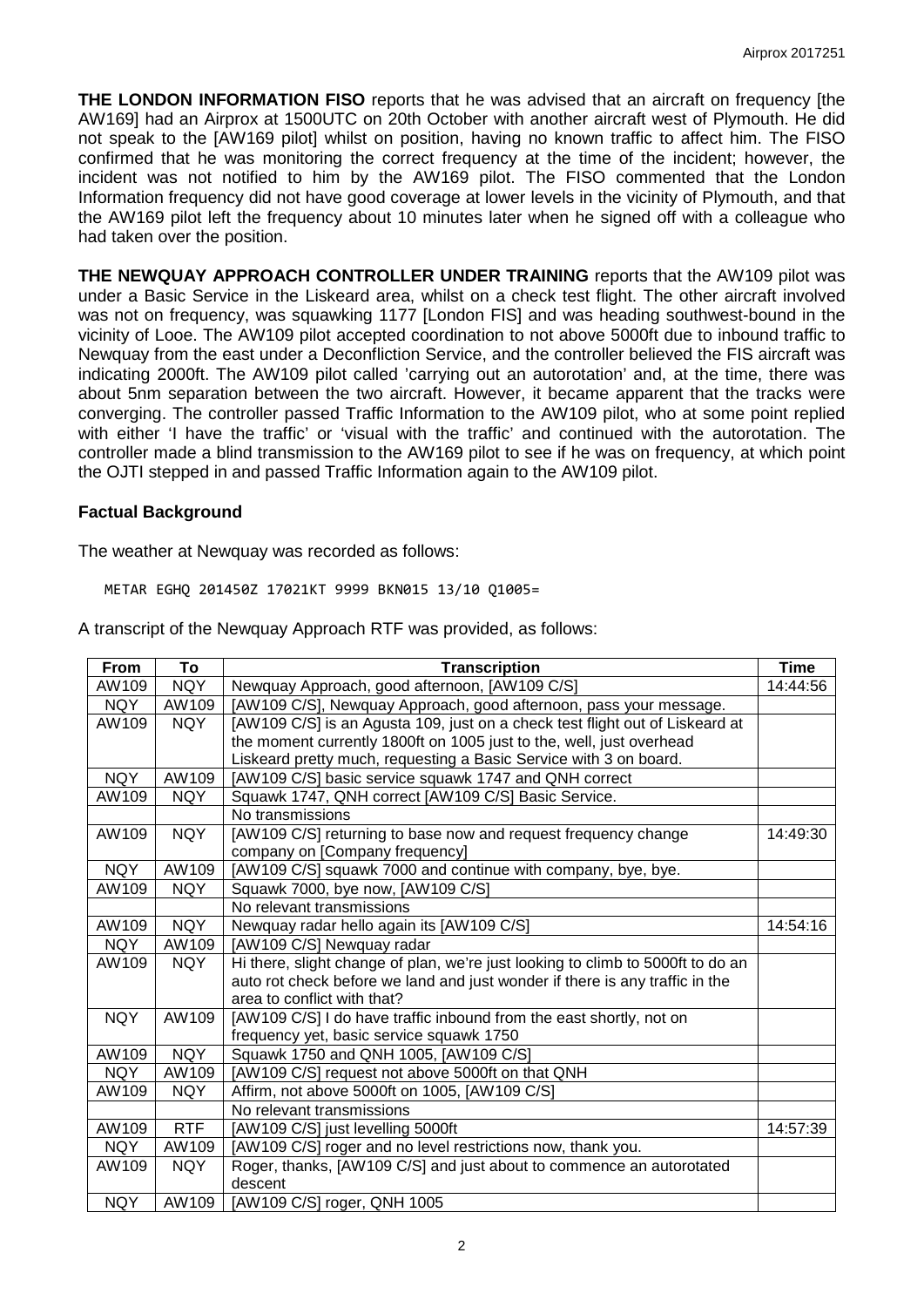| From       | To         | <b>Transcription</b>                                                          | Time     |
|------------|------------|-------------------------------------------------------------------------------|----------|
| AW109      | <b>NQY</b> | QNH 1005, [AW109 C/S], [AW109 C/S].                                           |          |
|            |            | No relevant transmissions                                                     |          |
| <b>NQY</b> | AW109      | [AW109 C/S] it is a Basic Service however there is traffic in your left 11 o' | 14:58:51 |
|            |            | clock about a mile and a half indicating 1900ft routing southwest-bound       |          |
| AW109      | <b>NQY</b> | [AW109 C/S], thanks very much                                                 |          |
| <b>NQY</b> | AW169      | [AW169 C/S] Newquay Radar are you on frequency?                               | 14:59:07 |
| <b>NQY</b> | AW109      | [AW109 C/S] previously mentioned traffic, east, half a mile, tracking         | 14:59:20 |
|            |            | southwest indicating 2000ft                                                   |          |
| (OJTI)     |            |                                                                               |          |
| AW109      | <b>NOY</b> | [AW109 C/S] visual now, thanks                                                |          |

## **Analysis and Investigation**

# **CAA ATSI**

An Airprox was reported by an AW169 pilot as a result of the aircraft coming into proximity with an AW109 in the vicinity of Liskeard. The AW169 pilot was on a VFR flight and was in receipt of a Basic Service from London Information at the time of the Airprox. No R/T transmissions were made on the London Information frequency that were of relevance to the Airprox.

The AW109 pilot was on a local VFR flight from and to Liskeard. The pilot was conducting an autorotation descent at the time of the Airprox and was in receipt of a Basic Service from Newquay Radar. Newquay Radar services were being delivered by a controller under training (U/T) under the supervision of an on the job training instructor (OJTI).

At 1457:39 (Figure 1), the AW109 pilot reported reaching 5000ft and advised the controller that he was about to commence an autorotation descent, which was acknowledged by the controller. The controller then turned his attention to an aircraft inbound to Newquay.



At 1458:51, the AW109 pilot had commenced descent and the controller advised him of traffic in the 11 o'clock at about a mile and a half, indicating 1900ft and routing southwest-bound. The distance between the aircraft as displayed on the area radar replay at this time was 2.8nm. The AW109 pilot acknowledged the Traffic Information call (Figure 2).

At 1459:07, the controller tried to call the AW169 pilot to establish whether he was listening out on the Newquay frequency, there was no response.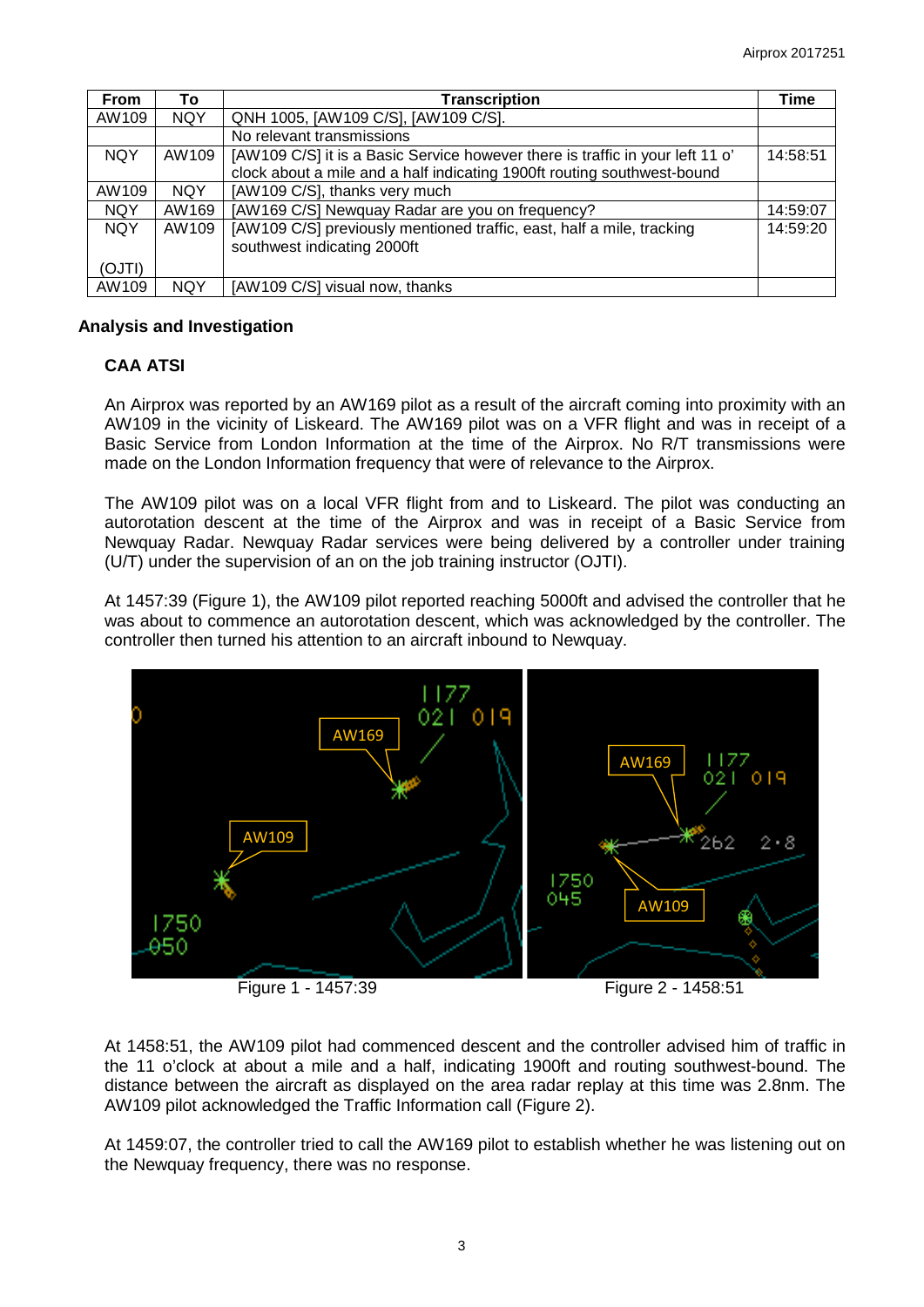At 1459:20, the OJTI stepped in on the frequency and advised the AW109 pilot that the conflicting traffic was now half a mile east, tracking southwest, indicating 2000ft (Figure 3). The pilot responded that he was visual with the traffic.



Figure 3 – 1459:20 Figure 4 - 1459:48

CPA occurred at 1459:48 and the aircraft were displayed as being 0.1nm laterally and 300ft vertically separated (Figure 4).

Under the requirements stated in CAP493 and CAP774, the provider of a Basic Service is not required to monitor the flight and pilots should not expect any form of traffic information from a controller. However, where a controller has information that indicates that there is aerial activity in a particular location that may affect a flight, they should provide information in general terms to assist with the pilot's situational awareness. This will not normally be updated by the controller unless the situation has changed markedly, or if requested by the pilot.

The Newquay Radar Controller U/T and the OJTI identified the hazard presented by the AW169 transiting the area in which the AW109 was carrying out the auto-rotation descent and passed Traffic Information on two occasions to the AW109 pilot. The AW109 pilot subsequently reported as having the traffic in sight. Whether Traffic Information has been provided or not, the pilot remains responsible for collision avoidance without assistance from the controller.

The London FISO does not have access to surveillance equipment to enable monitoring of flights and was unaware of the presence of the AW109.

# **UKAB Secretariat**

The AW169 and AW109 pilots shared an equal responsibility for collision avoidance and not to operate in such proximity to other aircraft as to create a collision hazard<sup>[1](#page-3-0)</sup>. If the incident geometry is considered as converging then the AW169 pilot was required to give way to the AW109<sup>2</sup>.

Under the provisions of a Basic Service, CAP774 (UK Flight Information Services) states:

'If a controller/ FISO considers that a definite risk of collision exists, a warning shall be issued to the pilot (SERA.9005(b)(2) and GM1 SERA.9005(b)(2)).<sup>1[3](#page-3-2)</sup>

SERA 9005(b)(2) states:

 $\overline{\phantom{a}}$ 

<span id="page-3-0"></span><sup>1</sup> SERA.3205 Proximity.

<span id="page-3-1"></span><sup>2</sup> SERA.3210 Right-of-way (c)(2) Converging.

<span id="page-3-2"></span><sup>3</sup> CAP774, Chapter 2 (Basic Service), Traffic Information, paragraph 2.8.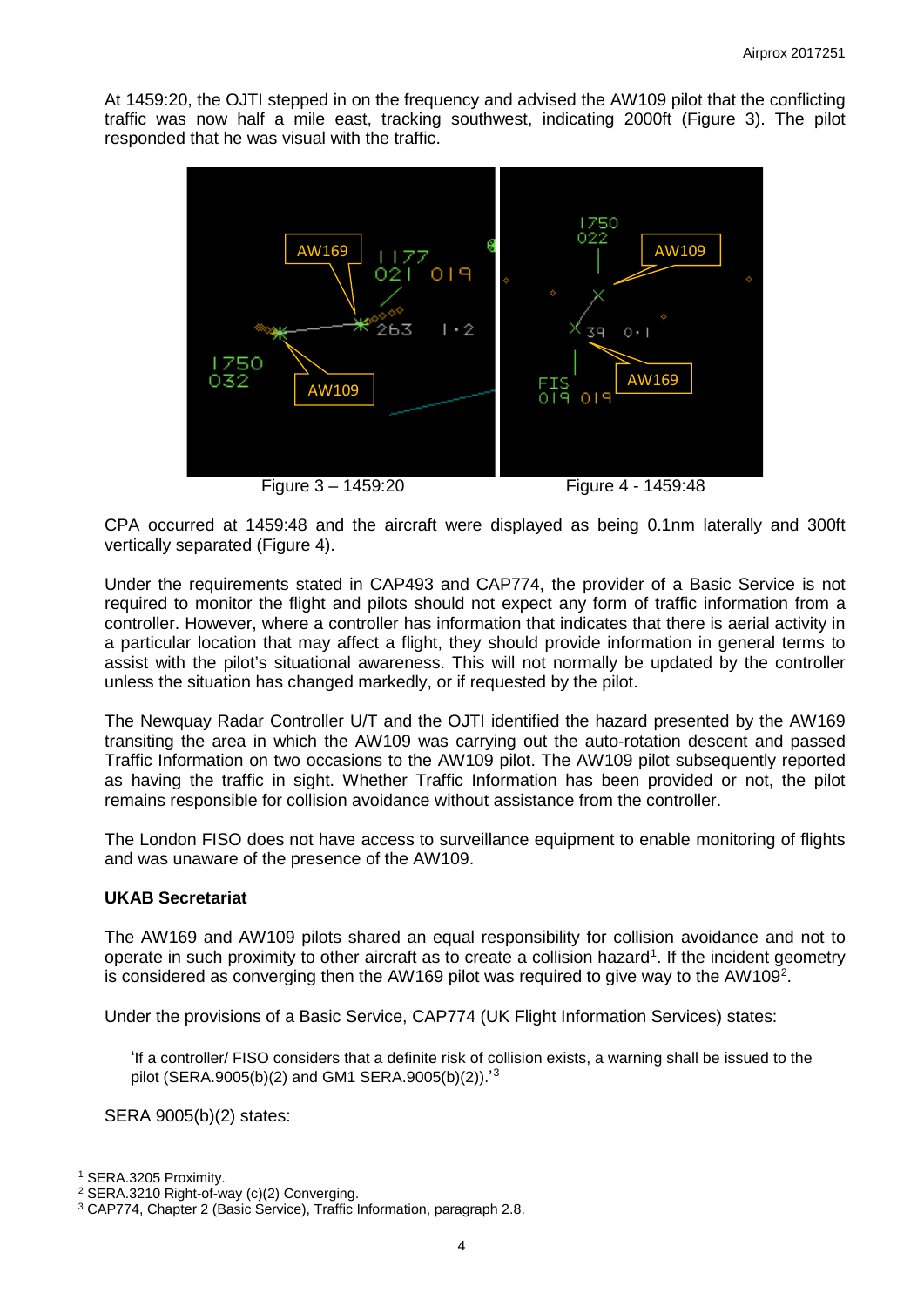'(b) Flight information service provided to flights shall include, in addition to that outlined in (a), the provision of information concerning:

 $(1)$  ...

(2) collision hazards, to aircraft operating in airspace Classes C, D, E, F and G;

 $(3)$  ...'

GM1 SERA.9005(b)(2)) states:

#### 'INFORMATION RELATED TO COLLISION HAZARDS

Information relating to collision hazards includes only known activities that constitute risks to the aircraft concerned. The availability of such information to air traffic services may sometimes be incomplete (e.g. limitations in radar or radio coverage, optional radio contact by pilots, limitations in the accuracy of reported information by pilots, or unconfirmed level of information) and, therefore, air traffic services cannot assume responsibility for its issuance at all times or for its accuracy.'

### **Summary**

An Airprox was reported when an AW169 and an AW109 flew into proximity at 1500hrs on Friday 20<sup>th</sup> October 2017. Both pilots were operating under VFR in VMC and both were in receipt of a Basic Service, the AW169 pilot from London Information and the AW109 pilot from Newquay.

## **PART B: SUMMARY OF THE BOARD'S DISCUSSIONS**

Information available consisted of reports from both pilots, a transcript of the relevant R/T frequency, radar photographs/video recordings, reports from the FISO and ATCO involved and a report from the appropriate ATC authority.

The Board first discussed ATM aspects of the incident and commended the Newquay trainee controller and OJTI for proactively attempting to establish contact with the AW169 pilot and for providing timely Traffic Information to the AW109 pilot, who was in receipt only of a Basic Service. Members noted that the AW169 pilot's non-surveillance based Basic Service with London Information afforded no possibility of Traffic Information, and that he may have been better served by contacting Newquay in that area; that he did so following the Airprox indicated that he was aware of the service available. Members also commented that Airprox often involve pilots who do not request a Traffic Service on the basis of perceived ATC factors, such as controller workload or base of radar cover. The Board re-iterated that it was for pilots to ask for and negotiate the service they desired rather than second-guess the controller's ability to comply; if the controller was only able to offer a lesser service then they would make that known. In particular, in-cockpit assessments based on perceived R/T levels or suppositions of radio and radar coverage were not a reliable indication of the ability of a controller to provide a surveillance-based service. More specifically, in previous Airprox involving air test aircraft, the Board had commented that their often dynamic nature and associated high degree of in-cockpit activity warranted careful consideration of the extent to which the test should be completed in light of the local traffic environment and the use of a surveillance-based FIS. Significant level changes could be accommodated by agreeing a height block as part of the Traffic Service. In the event, the AW109 pilot effectively received a Traffic Service, but this was due to the controller's diligence rather than being a pre-planned aspect of the air test.

Turning to the actions of the pilots, the Board noted that the AW109 pilot had twice received Traffic Information on the AW169, and had reported that he had reduced his rate of descent after the second Traffic Information when he saw the AW169 at 800m. He had then turned left to pass behind the AW169 whilst levelling off at FL020, but the AW169 then turned sharply right and passed underneath. For his part, the AW169 pilot only saw the AW109 at a reported range of 120m and, although he reported making 'a quick assessment of the other aircraft's trajectory', members wondered to what degree his actions were dominated by a startle response. Members noted that the AW169 pilot was required to give way to the AW109, but acknowledged that he had probably not seen it early enough to do so in a timely manner. The Board then commented on the fact that both pilots had an equal responsibility not to operate in such proximity to other aircraft as to create a collision hazard and